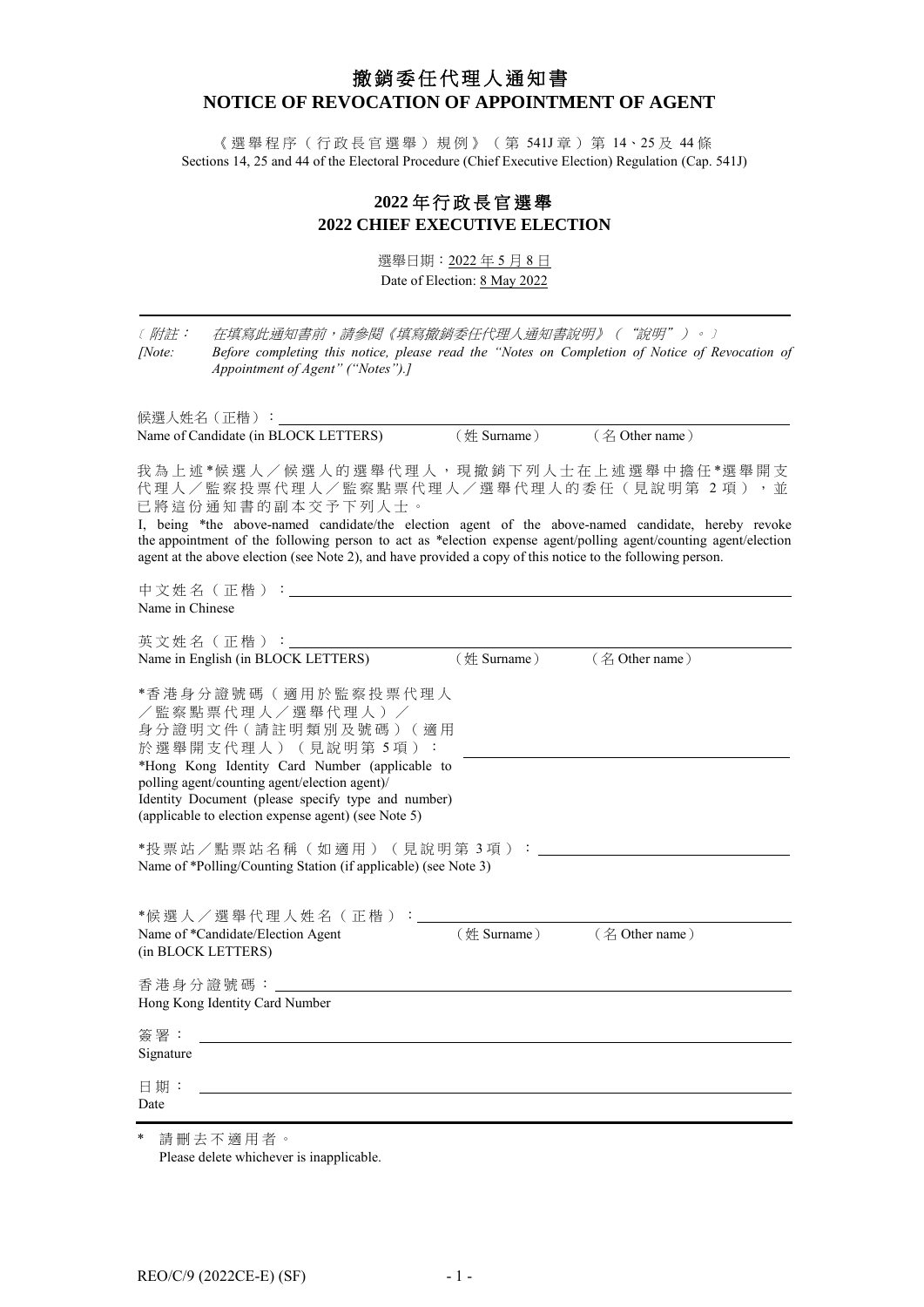## 填寫撤銷委任代理人通知書說明 **Notes on Completion of Notice of Revocation of Appointment of Agent**

1. 此 通 知 書 內提及的 選 舉 是指根據《行政長官選舉條例》 (第 569 章 )第 23 或 24 條進行 的 投 票 。 就 有 競 逐 的 選 舉 而 言 , 選舉日期 是指首三輪投票的日期。根據《選舉程序 (行政長官 選舉)規例》(第541J章)第17(3)條,在有競逐的選舉中,如須進行第四輪或其後任何一輪 投票,便會於翌日進行,如有需要,則須日復一日地進行,直至有候選人當選為止。此 通知書適用於任何一輪投票。

The election referred to in this notice is for a poll conducted under section 23 or 24 of the Chief Executive Election Ordinance (Cap. 569). For a contested election, the date of election is for the first three rounds of voting. In accordance with section 17(3) of the Electoral Procedure (Chief Executive Election) Regulation (Cap. 541J), if in a contested election the voting has to proceed to the fourth or any subsequent round, it will be held on the following day and, if necessary, day after day thereafter until a candidate is returned. This notice is applicable to any round of voting.

- 2. 候選人可 隨 時 撤銷任何類別的代理人的委任。選舉代理人只可撤銷監察投票代理人或監 察點票代理人的委任。另外,此通知書可由候選人或其選舉代理人遞交。 The candidate may revoke the appointment of any type of agent at any time. An election agent may only revoke the appointment of a polling agent or a counting agent. In addition, this notice may be given by the candidate or his/her election agent.
- 3. 就監察投票代理人或監察點票代理人委任的撤銷,候選人或其選舉代理人必須填上有關 被撤銷的投票站或點票站的名稱。如果某人被撤銷委任為所有投票站的監察投票代理人 或點票站的監察點票代理人,請填寫「所有」。 The candidate or his/her election agent must fill in the name(s) of polling station(s) or counting station of which the appointment of a polling agent or counting agent is to be revoked. If a person's appointment as a polling agent for all the polling stations or as a counting agent for the counting station is to be revoked, please fill in "ALL".
- 4. 若填妥的撤銷委任通知書於投票日前提交, 須藉專人送遞、郵遞、電子郵件或圖文傳真 方式交付。若填妥的撤銷委任通知於投票日提交,則不可藉郵遞方式交付予選舉主任/ 總選舉事務 主 任 。代理人委任的撤銷,只可在選舉主任/投票站主任/總選舉事務主任 (視何者適用而定 )接 獲 撤銷通知 書 後 方 生 效。交 付 代理人的撤銷委任通知書的方式表列如 下 :

If the duly completed notice of revocation is given before the polling day, it must be delivered by hand, by post, by electronic mail or by facsimile transmission. If the duly completed notice of revocation is given on the polling day, it must not be delivered to the Returning Officer/ Chief Electoral Officer by post. The revocation of appointment is not effective until the notice is received by the Returning Officer/Presiding Officer/Chief Electoral Officer (as may be appropriate). The delivery methods of notice of revocation of appointment of agents are summarized below –

| 選舉代理人/選舉開支代理人<br><b>Election Agent/Election Expense Agent</b> |                                                                                                                                                                                                       |  |
|---------------------------------------------------------------|-------------------------------------------------------------------------------------------------------------------------------------------------------------------------------------------------------|--|
| 投票日之前<br><b>Before</b><br>polling day                         | 撤銷委任通知書須藉專人送遞、郵遞、電子郵件或圖文傳真方式交付<br>予選舉主任。<br>The notice of revocation of appointment shall be delivered by hand, by post, by electronic<br>mail or by facsimile transmission to the Returning Officer. |  |
| 投 票 日<br>On.<br>polling day                                   | 撤銷委任通知書須藉專人送遞、電子郵件或圖文傳真方式交付予選舉<br>主任。<br>The notice of revocation of appointment shall be delivered by hand, by electronic mail or<br>by facsimile transmission to the Returning Officer.             |  |

| 監察投票代理人<br><b>Polling Agent</b>       |                                                                                                                                                                                                               |  |
|---------------------------------------|---------------------------------------------------------------------------------------------------------------------------------------------------------------------------------------------------------------|--|
| 投票日之前<br><b>Before</b><br>polling day | 撤銷委任通知書須藉專人送遞、郵遞、電子郵件或圖文傳真方式交付<br>予總選舉事務主任。<br>The notice of revocation of appointment must be delivered by hand, by post, by electronic<br>mail or by facsimile transmission to the Chief Electoral Officer. |  |
| 投票日<br>On.<br>polling day             | 非位於懲教院所内的投票站<br>撤銷委任通知書須由候選人或其選舉代理人親自交付予該投票站的投<br>票站主任。                                                                                                                                                       |  |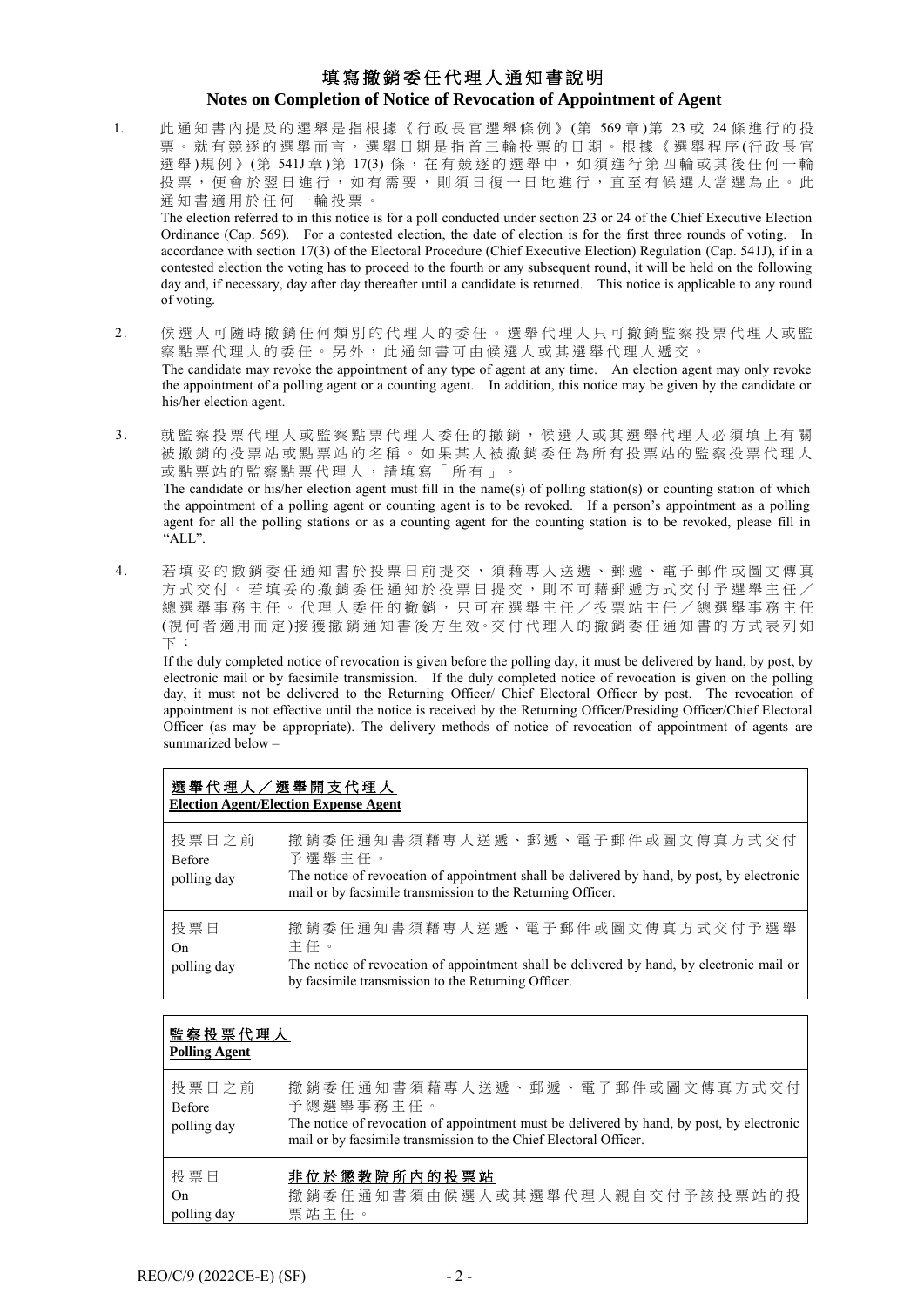| For a polling station not situated in a penal institution<br>The notice of revocation of appointment must be delivered by the candidate or his/her<br>election agent in person to the Presiding Office of the polling station. |
|--------------------------------------------------------------------------------------------------------------------------------------------------------------------------------------------------------------------------------|
| 位於懲教院所内的投票站<br>撤銷委任通知書須藉專人送遞、電子郵件或圖文傳真方式交付予總選<br>舉事務主任。                                                                                                                                                                        |
| For a polling station situated in a penal institution                                                                                                                                                                          |
| The notice of revocation of appointment must be delivered by hand, by electronic mail or<br>by facsimile transmission to the Chief Electoral Officer.                                                                          |

| 監察點票代理人<br><b>Counting Agent</b>      |                                                                                                                                                                                                          |  |  |
|---------------------------------------|----------------------------------------------------------------------------------------------------------------------------------------------------------------------------------------------------------|--|--|
| 投票日之前<br><b>Before</b><br>polling day | 撤銷委任通知書須藉專人送遞、郵遞、電子郵件或圖文傳真方式交付<br>予選舉主任。<br>The notice of revocation of appointment must be delivered by hand, by post, by electronic<br>mail or by facsimile transmission to the Returning Officer.     |  |  |
| 投票日<br>On.<br>polling day             | 撤 銷 委 任 通 知 書 須 由 候 選 人 或 其 選 舉 代 理 人 親 自 交 付 予 選 舉 主 任 。<br>The notice of revocation of appointment must be delivered by the candidate or his/her<br>election agent in person to the Returning Officer. |  |  |

- 5. 根據《選舉程序(行政長官選舉)規例》(第541J章)第2條, "身分證明文件"指一 According to section 2 of the Electoral Procedure (Chief Executive Election) Regulation (Cap. 541J), "identity document" means –
	- (a) 身分證; an identity card;
	- (b) 《人事登記條例》(第 177章 )第 1A(1)條所指的 人事登記處 處 長 向某人發出 的文件,而 該文件證明該人根據《人事登記規例》(第177A章)第25條獲豁免,無須根據該條例登 記 ; 或

a document issued by the Commissioner of Registration (within the meaning of section 1A(1) of the Registration of Persons Ordinance (Cap. 177)) to a person certifying that the person is exempt, under regulation 25 of the Registration of Persons Regulations (Cap. 177A), from being required to register under that Ordinance; or

- (c) 向某人發出 並 獲選舉主任接受為該人的身分證明的任何其他文件。 any other document issued to a person which is acceptable to the Returning Officer as proof of the person's identity.
- 6. 候選人或其選舉代理人應將撤銷委任通知 書 的副本交予被撤銷委任的人。 The candidate or his/her election agent should provide a copy of the notice of revocation of appointment to the person whose appointment as agent has been revoked.
- 7. 候選人在填寫此通知書時如有任何問題,請在辦公時間內致電選舉事務處的查詢熱線 2891 1001。

If the candidate has any questions in completing this notice, please call the Enquiry Hotline of the Registration and Electoral Office at 2891 1001 during office hours.

- 8. 請 注意下列有關 在此通知書提供 個人資料的說明- Please note the following with regard to the personal data supplied in connection with this notice –
	- (a) 資料用途

就此通知書提供的個人及其他有關的資料,會供選舉管理委員會、選舉事務處、選 舉主任、有關投票站/點票站的票站主任及其他有關的政府部門用於與選舉有關的 用途。

#### **Purpose of Collection**

The personal data and other related information supplied in connection with this notice will be used by the Electoral Affairs Commission, the Registration and Electoral Office, the Returning Officer, the Presiding Officers for the relevant polling stations/counting station and other related government departments for election-related purposes.